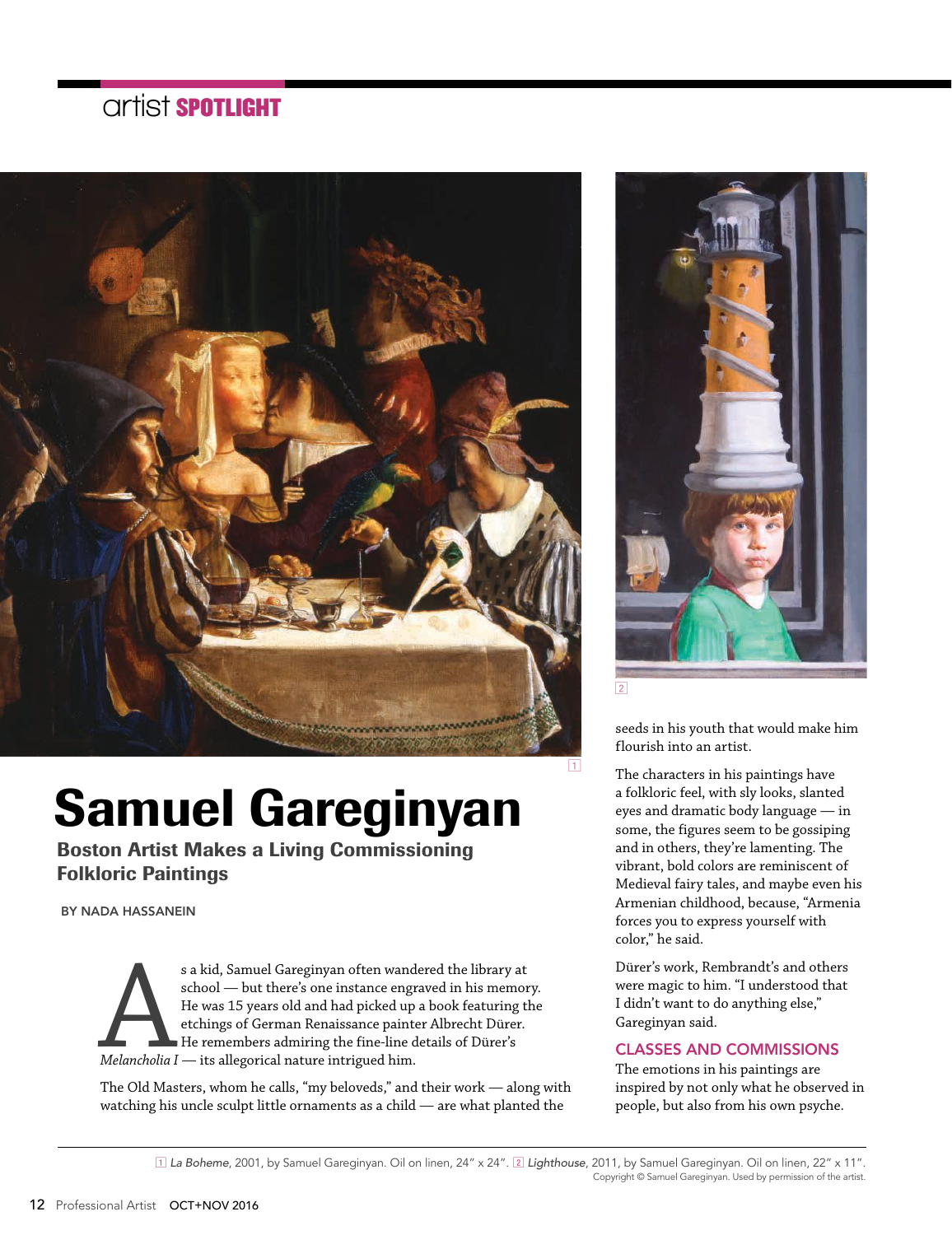"I'm a very sensitive person. Every artist is a sensitive person — maybe art does that to you. … Art is not a humor, it is not a joke — it's a drama," he said.

In 1991, Gareginyan earned his Master of Fine Art at Yerevan Institute of Fine Arts, Armenia, and went on to teach art classes at the Museum of Fine Arts in Boston, where he moved 20 years ago. Now, he teaches occasional private art classes, but his time is dedicated to painting. "It's not easy, but I love to live by doing paintings — it's my way of living."

Gareginyan prefers not to be represented by galleries. Instead, he has an opendoor policy to his "Renaissance-air" studio where prospective buyers stroll around to look at his work. "People come to my studio, have some wine and see if they like a painting," he said. One satisfied buyer tells his or her friend, and that's how word spreads about his art. He has learned to talk about his work with customers and be confident about it, having "spiritual conversations, understanding the art and the essence of it and this is how they start to commission paintings."

Commissions are a major source of his income — "that's how I survive," Gareginyan said. Mostly, it's customers who are familiar with his imaginative still lifes and portraits, so they trust the pieces he makes. "They commission me to do anything I like — they trust me. And they give me a certain size and I play with the size and I do whatever I like to do. Sometimes, I work with an interior," he said. When buyers invite him for dinner, he suggests ideas that would complement their environment. A commissioned portrait can sometimes range up to \$8,000 or \$10,000. He takes a nonrefundable 30 percent of the total before starting a commission — "but if you buy and take it home, you have one week to change your mind and demand it back, guaranteed... That's how I keep myself honest."



It's not easy, but I love to live by doing paintings it's my way of living. *~ Samuel Gareginyan*



cover art for books such as Philip Nikolayev's *Letters from Aldenderry*. But now, Gareginyan has focused his artistic visions on those commissions and sales

4

Along with participating in more than 40 group and solo shows in the U.S., he has shown artwork in countries from Argentina to Lebanon to Spain and created

instead of saving work for an exhibition. "Instead, he sells them right away, and only leaves a few in his studio for visitors to look at.."

For Gareginyan, there's no time to sit and bask in his succcess — because he's still "in motion." Instead, he has pride in his *skills* and is determined to become more well-rounded with each day he spends in the studio. "My hand can do what my eye can see. I can do whatever I think and do whatever I see," he said. PA

*Nada Hassanein is the associate editor of*  Professional Artist*. She holds a bachelor's in journalism and psychology from the University of Central Florida. Contact her at NHassanein@ProfessionalArtistMag.com.*

3 *Fountain*, 2014, by Samuel Gareginyan. Oil on linen, 42" x 48". 4 *Self-portrait*, 2013, by Samuel Gareginyan. Oil on linen Copyright © Samuel Gareginyan. Used by permission of the artist.